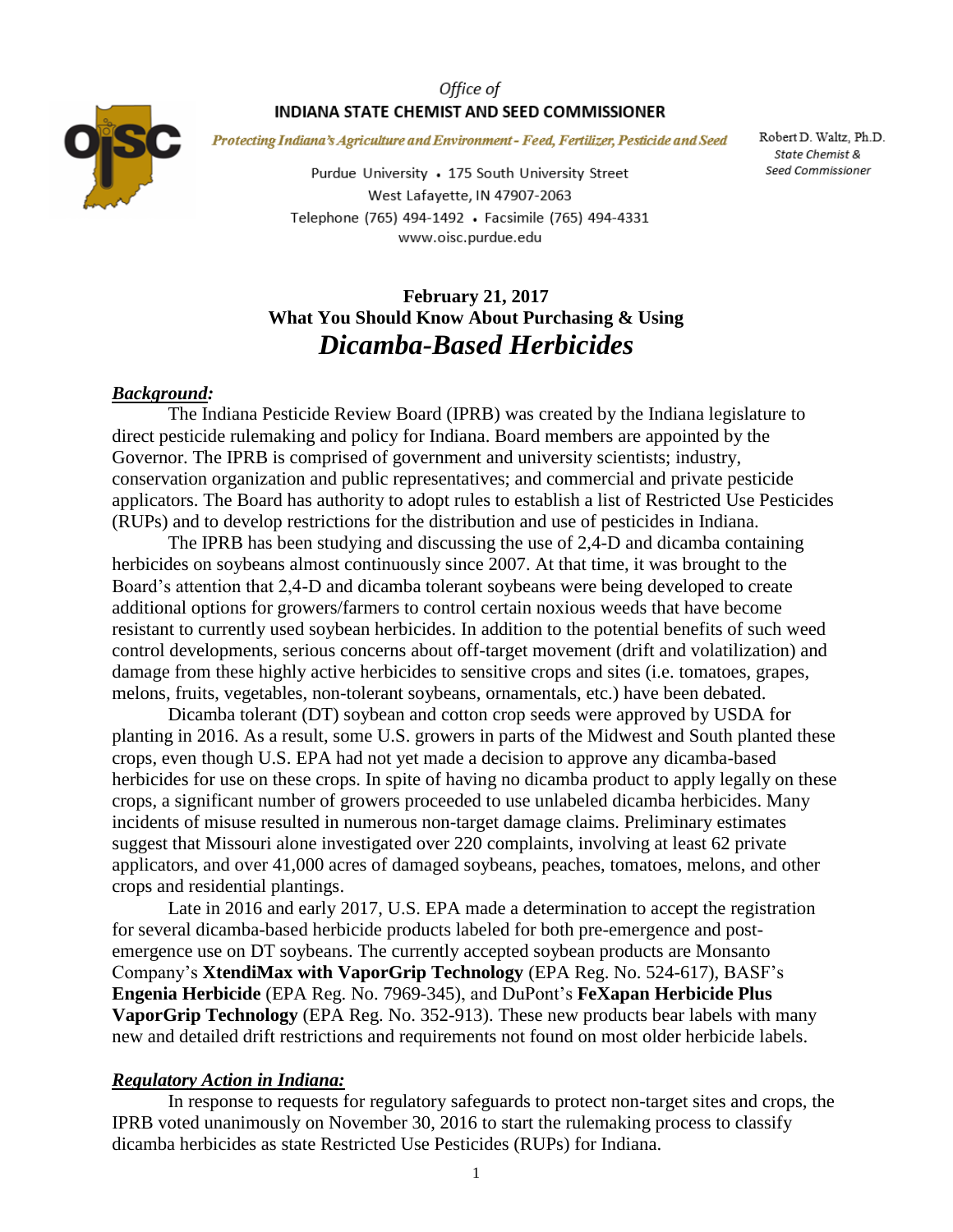During the deliberations to consider making dicamba-based herbicides state RUP's, the Board considered the following issues:

- the potential for widespread misuse of dicamba-based herbicides, as demonstrated in Missouri and other states
- the presence of a variety of sensitive crops and sites in Indiana;
- the complexity and detail of the new label use directions
- the need to create an effective regulatory mechanism to prevent and respond to misuse incidents (i.e. records of purchase, distribution, and use, as well as effective penalties for violation);
- the desire to make this weed control technology available to Indiana growers; and
- the desire to maintain technology through safe, legal, and effective use.

Although the IPRB also considered other regulatory safeguards such as mandatory buffers, application timing restrictions, and state-specific wind speed restrictions, they concluded that state RUP classification would be the least disruptive to Indiana applicators and product distributors who might be handling and using dicamba herbicides. In addition, the Board determined that this would be the most effective mechanism to address potential misuse of all dicamba herbicides used for agricultural production, not just the new formulations such as **Xtendimax, Engenia,** and **FeXapan.**

### *Proposed Rule to Classify Dicamba Herbicides as State RUPs:*

The rulemaking process by the IPRB was initiated in December, 2016. The first step in that process is to be granted an exception from the current Indiana rulemaking moratorium established by Executive Order. The IPRB is currently awaiting to hear back from the Indiana Office of Management and Budget as to whether the exception will be granted or not.

The rulemaking process, if successful, is expected to take from six to twelve months to complete. Anyone interested in the process and schedule, including the opportunity to provide input at the public hearing (once scheduled), can track the rule at [http://www.oisc.purdue.edu/oisc\\_rules\\_regs\\_laws.html.](http://www.oisc.purdue.edu/oisc_rules_regs_laws.html)

The draft proposed rule will identify for classification as an RUP any herbicide that contains at least 6.5% dicamba active ingredient and is labeled for use in agricultural production. The rule is not intended to affect low level dicamba herbicides that are labeled solely for use in turf or right-of-way weed control.

# *Current Status of NEW Dicamba Herbicides:*

All dicamba herbicides in the channels of trade that have not been classified as RUPs by U.S. EPA are still considered non-restricted pesticides in Indiana. As such, these products can be purchased and used by non-certified applicators. Based on the time required to complete the state rulemaking process, it is reasonable to expect that these products, including **XtendiMax, Engenia,** and **FeXapan** will remain non-RUPs through the 2017 growing season in Indiana.

While the IPRB has requested that dicamba activity in Indiana be closely monitored and inspected during 2017, additional regulatory requirements such as purchase and use only by certified applicators, sale and distribution only by registered RUP dealers, and record keeping for both application and distribution cannot be implemented until the rule becomes final.

# *New Labels, New Requirements, & New Uses of Dicamba on Soybeans:*

It is very important to understand that new labels addressing new uses on soybeans are currently unsettled and are subject to change. However, as of the date of this notification, there are a number of important items that can be communicated. Applicators and growers are encouraged to check the following Office of Indiana State Chemist (OISC) web site [http://www.oisc.purdue.edu/pesticide/news\\_alerts.html](http://www.oisc.purdue.edu/pesticide/news_alerts.html) for Indiana-specific updates.